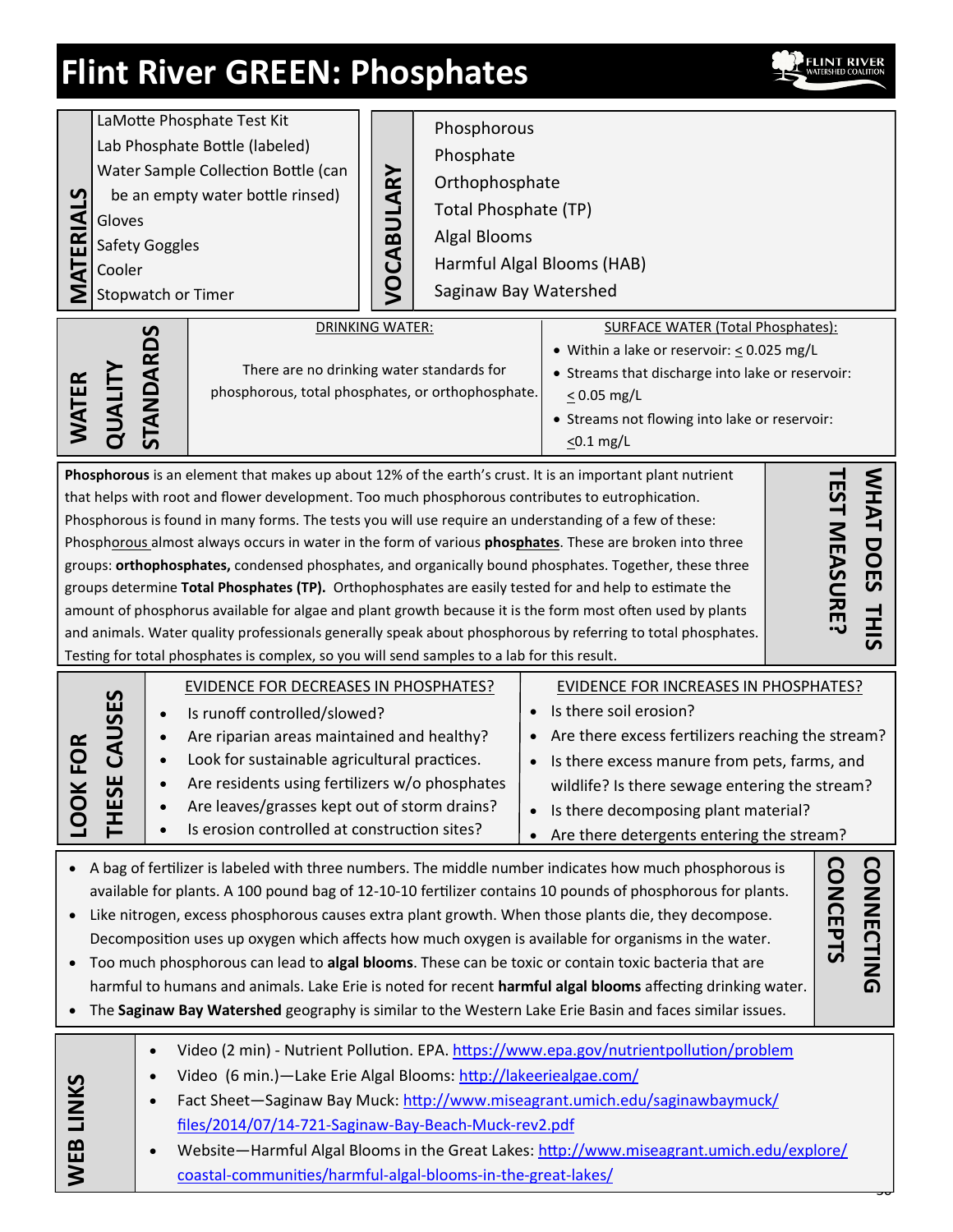**THIS PROCEDURE REQUIRES MULTIPLE TESTS. The first is to collect a sample to send to the lab to test for Total Phosphates (which cannot be done at the stream). The results from the lab are the only results that should be included in your final WQI score. The Phosphate test kit that you will do at the stream only tests for Orthophosphates. Orthophosphates can help you begin to analyze your data while you wait for Total Phosphate results (which could be up to two weeks). NOTE: Orthophosphates do not have a Q-Value Chart.** 

- 1. Check to be sure everyone is wearing gloves and goggles.
- 2. Inventory the supplies in your Phosphate test kit and check to be sure you have a treated lab phosphate bottle and a water sample collection bottle *in addition* to your LaMotte Test Kit.
- 3. Enter the stream with a water collection bottle (an empty water bottle will work), wearing gloves and waders or boots following standard water sample collection procedures.
- 4. Fill your water sample collection bottle following standard water sample collection procedures.
- 5. **Total Phosphate Lab Sample:** Carefully remove the lid to the lab sample bottle (which is treated with sulfuric acid!) and pour your water sample f*rom* your collection bottle *to* the lab sample bottle. You may need to collect additional sample water to fill the lab bottle. Do not dip the lab bottle in the stream!
- 6. Check to be sure the lab label is filled out with your school, teacher name, site name, time and date then place in cooler to be delivered to the lab later.
- 7. **Student Lab Sample:** Determine which Phosphate kit you are using before proceeding: **(A.) Low Range Phosphate Kit with Axial Reader (3121-01)** uses a Comparator with square holes which slides into an Axial Reader. **(B.) Low Range Phosphate Kit with color bar (3121-02)** uses a Comparator Viewer with round holes and a color bar that slides in and out of the viewer. Follow the instructions that correspond to your test kit.



- **Kit A.) Low Range Phosphate Kit with Axial Reader (3121-01):**
- a. Fill a test tube to the 10 mL line with water from the collection bottle.
- b. Use a 1.0 mL pipet to add 1.0 mL of Phosphate Acid Reagent to the test tube.
- c. Cap and mix gently.
- d. Use the 0.1 g spoon to add 0.1 g of Phosphate Reducing Reagent.
- e. Cap and mix until dissolved. Wait 5 minutes.
- f. Position the Comparator inside the Axial Reader so the mirror inside faces you.
- g. Insert the Comparator with the numbers on the Comparator also facing you.
- h. Insert the water ampule into the left, square hole in the Comparator (between 0 and 0.2).
- i. Insert the sample test tube into the Axial Reader directly behind the water ampule.
- j. Fill the remaining two test tubes to the 10 mL line with untreated sample water and insert them into the Axial Reader on either side of the treated sample.
- k. Slide the Axial Reader upward until the top of it is level with the top of the Comparator.
- k. Your test kit should now look like the photo on the right. Hold and tilt the test so that sunlight is directed down the treated sample to the mirror.
- l. Begin by viewing your treated sample through the top, left, unlabeled window of the Comparator.
- m. If your sample color is darker than the surrounding color standards, move your axial reader down to view your sample through the bottom, left, unlabeled window of the Comparator.
- n. If your sample color is darker than these surrounding color standards, move the distilled water ampule and all three test tubes to the right side of the comparator and repeat the process, starting at the top.
- o. Record your result as ppm Orthophosphate which is equal to mg/L **Orthophosphate: \_\_\_\_\_\_\_ mg/L**

**FLINT RIVE** 

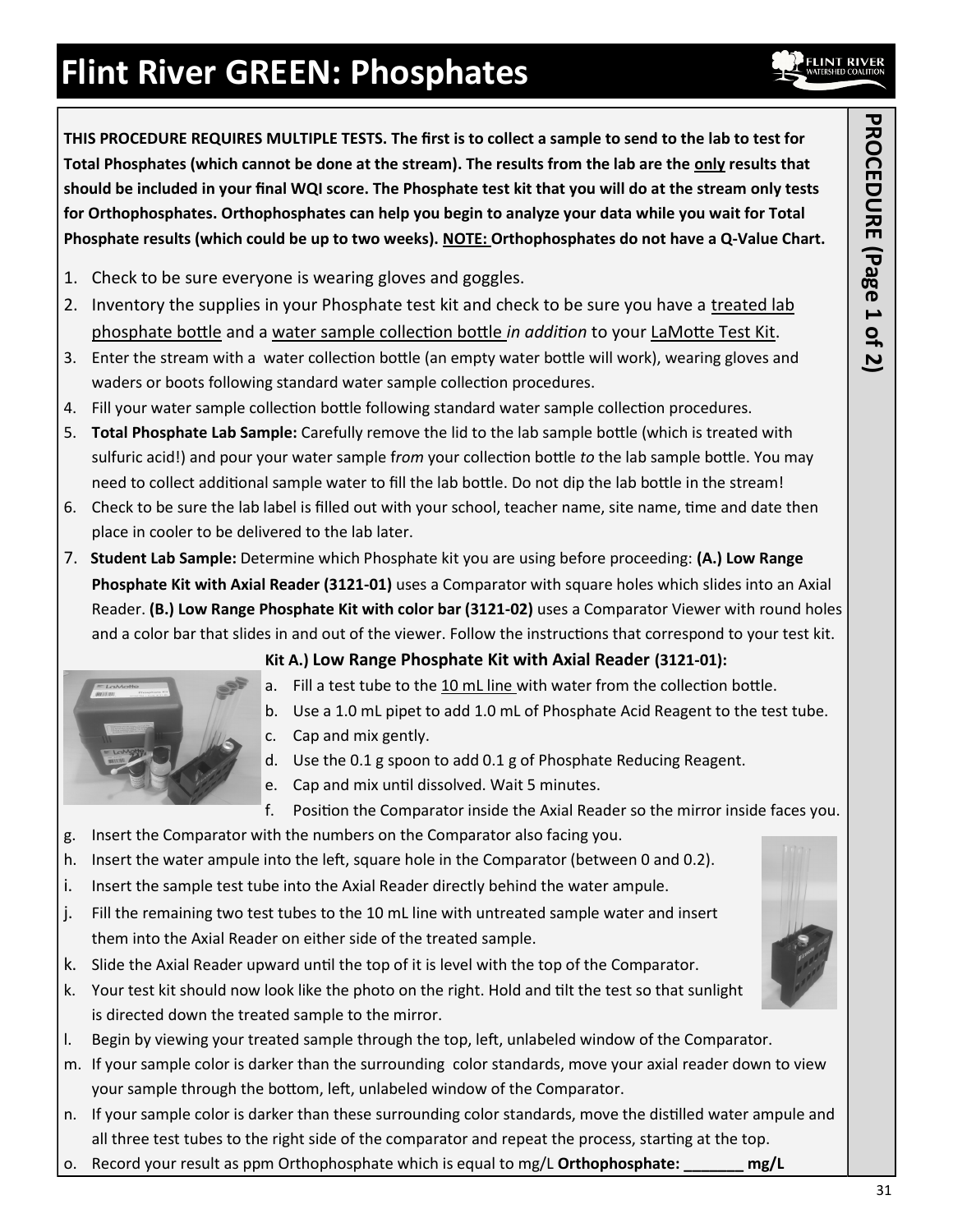



- a. Fill a test tube to the 10 mL line with water from the collection bottle.
- b. Use a 1.0 mL pipet to add 1.0 mL of Phosphate Acid Reagent to the test tube.
- c. Cap and mix gently.
- d. Use the 0.1 g spoon to add 0.1 g of Phosphate Reducing Reagent.
- e. Cap and mix until dissolved. Wait 5 minutes.
- f. While waiting, position the color slide bar into Insert test tube into the Comparator Viewer.
- g. Insert the treated sample into the hole directly above the color slide bar in the Comparator Viewer.
- h. Fill a second test tube to the 10 mL line with untreated sample water from the collection bottle.
- i. Place this tube in the other hole (directly behind the test tube containing the treated sample).
- j. Position the comparator so that light shines down through the test tubes. Tilt the comparator until you see the color standards and sample illuminated. (You will be comparing the standard to the color *projected* on the screen within the Comparator and not the actual sample in the tube).
- k. Match the color of the reaction to the closest color standards by sliding the color slide bar while looking at the projection (within the top, square hole of the Comparator) and stopping when the projected color appears to match the color standard in view.
- k. Read the numerical result from the color slide bar and record your result as ppm Orthophosphate which is equal to mg/L **Orthophosphate: \_\_\_\_\_\_\_ mg/L**

### **Clean Up and Analysis:**

- a. Dispose of your samples and rinse the test tubes into the hazardous waste container.
- b. Your Orthophosphate value from the LaMotte test is a good estimate of Total Phosphates. You should begin analyzing your data using the Orthophosphate reading while you wait for Total Phosphate results from the lab (which could be 2 weeks). NOTE: *You can expect your Total Phosphate result to be at least the amount that you recorded for orthophosphates. It will likely be slightly higher; potentially up to 4 times higher.*
- c. Use your results to calculate a Q-Value on the Total Phosphate (TP) Chart: **Q-Value: \_\_\_\_\_\_\_**
- d. Check the Q-Value by entering your **Total Phosphate** data at [http://www.flintrivergreen.org/add](http://www.flintrivergreen.org/add-info/add-data/)-info/add[data/.](http://www.flintrivergreen.org/add-info/add-data/) Teachers: be sure to enter the GM Total Phosphate Score when submitting your data online.

| Add chemical to a test tube and not the water collection bottle.<br>Be sure to wait the full five minutes!<br>WHAT TO WATCH OUT FOR<br>Be sure to use only Total Phosphates on the Q-value graph. The Orthophosphates cannot be con-<br>verted to Total Phosphates and there is no Q-Value chart for Orthophosphates.<br>When entering your field data on the WQI data sheet, be sure to enter the result you received from<br>$\bullet$<br>the lab and NOT your orthophosphate result.<br>While waiting for your lab results, you can still use Orthophosphate results to analyze your data, just<br>keep in mind that your Total Phosphate will likely be slightly higher.<br>When preparing your lab sample, be sure to pour water <i>into</i> the bottle and keep in a cooler always!<br>$\bullet$<br>When using Kit A, carefully follow the instructions for how to use the Axial Reader.<br>When using Kit B, be sure to compare the color standards through the test tubes and not from the<br>side of the Comparator. |  |
|-------------------------------------------------------------------------------------------------------------------------------------------------------------------------------------------------------------------------------------------------------------------------------------------------------------------------------------------------------------------------------------------------------------------------------------------------------------------------------------------------------------------------------------------------------------------------------------------------------------------------------------------------------------------------------------------------------------------------------------------------------------------------------------------------------------------------------------------------------------------------------------------------------------------------------------------------------------------------------------------------------------------------------|--|
|-------------------------------------------------------------------------------------------------------------------------------------------------------------------------------------------------------------------------------------------------------------------------------------------------------------------------------------------------------------------------------------------------------------------------------------------------------------------------------------------------------------------------------------------------------------------------------------------------------------------------------------------------------------------------------------------------------------------------------------------------------------------------------------------------------------------------------------------------------------------------------------------------------------------------------------------------------------------------------------------------------------------------------|--|

**FLINT RIVE**